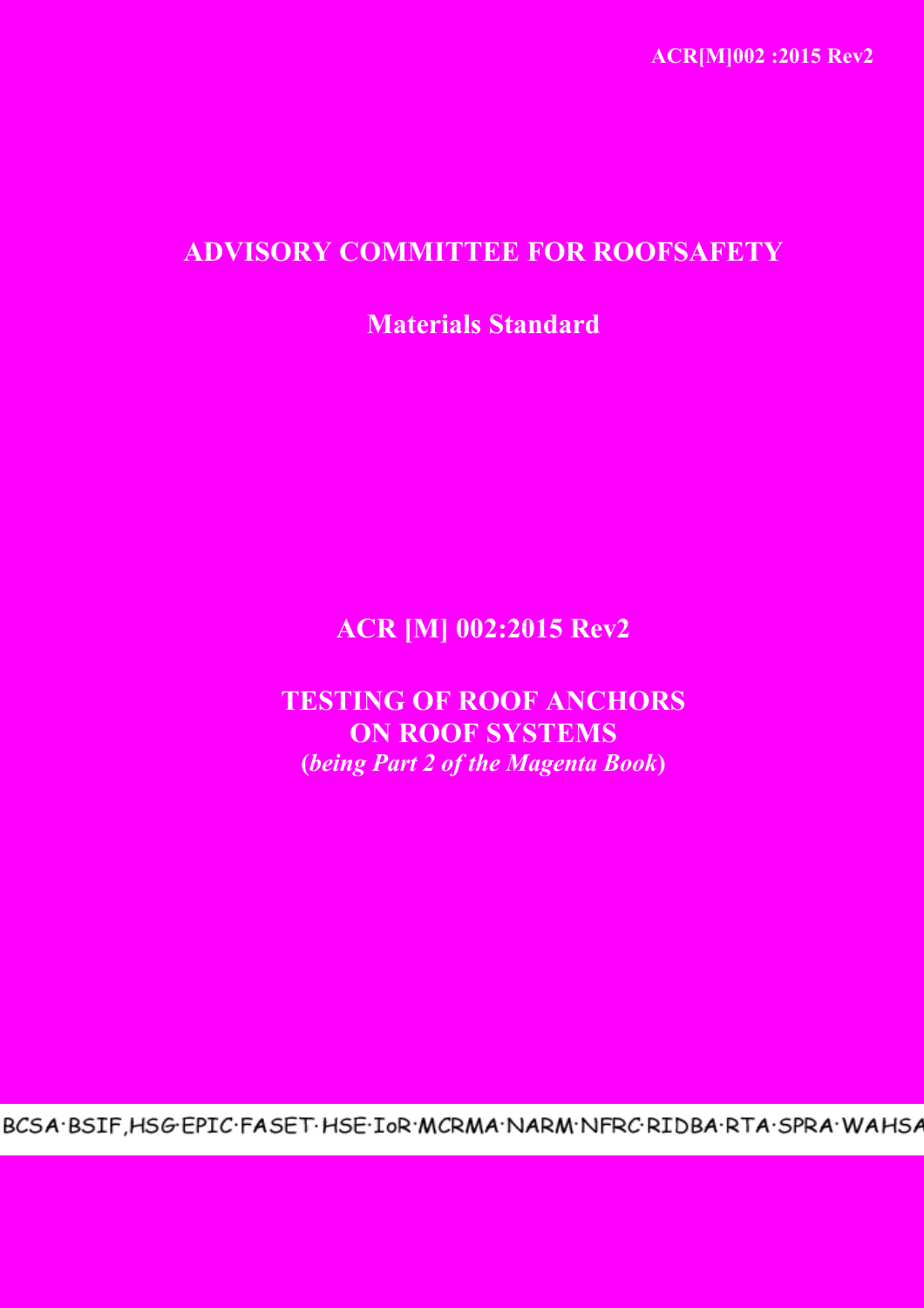## **FOREWORD**

One of the main causes of deaths and injuries at work each year is falling from height, particularly through or from roofs. To ensure safety during roof work requires the commitment of all those involved in the procurement process.

This document was initially introduced to fulfil the concerns of industry in relation to directly fixing to the roof sheeting and not covered in BS EN 795 1996.

Product Standards BS EN795: 2012 (single user anchors) and PD CEN/TS 16415 :2013 have recently been revised and now include an updated version of the information that was original included in this document.

#### **The Magenta Book ACR [CP]007 has now been revised accordingly and the content of this document needs to be considered by the manufacturers of horizontal rigid, flexible lines, and single point roof anchors to ensure their application provides a safe system of work.**

Where collective protection is not possible personal protection equipment must be used. Many of these rely on horizontal rigid, flexible anchor lines and single point anchors fixed, using 'top fix' anchors, to the roof sheeting rather than through the roof to the supporting structure.

This material standard addresses this issue and gives practical advice on what the ACR considers is 'current good practice' for the testing of Roof Anchors on Roof Systems. It concentrates on profiled roofs. This publication should be read in conjunction with ACR Magenta Book Current Version - 'Recommended good practice for use of horizontal safety lines in roofwork'.

Those engaged in designing  $\&$  installing safety systems on other roof deck types (E.g. concrete, timber or metal) would benefit from the advice given as many of the principles do apply and offer good practice.

The delivery of improvements in the prevention of falls from height will only be achieved with the full involvement of all those with a role to play, i.e. clients, employers, self-employed, workers, trade unions, trade associations, manufacturers, training providers and others.

I thank those involved for their valued input and the often lively and wide-ranging debate, in producing this guide

. Graham Willmott Chairman of the ACR.

#### **CONTENTS**

| 4. |  |  |  |
|----|--|--|--|
|    |  |  |  |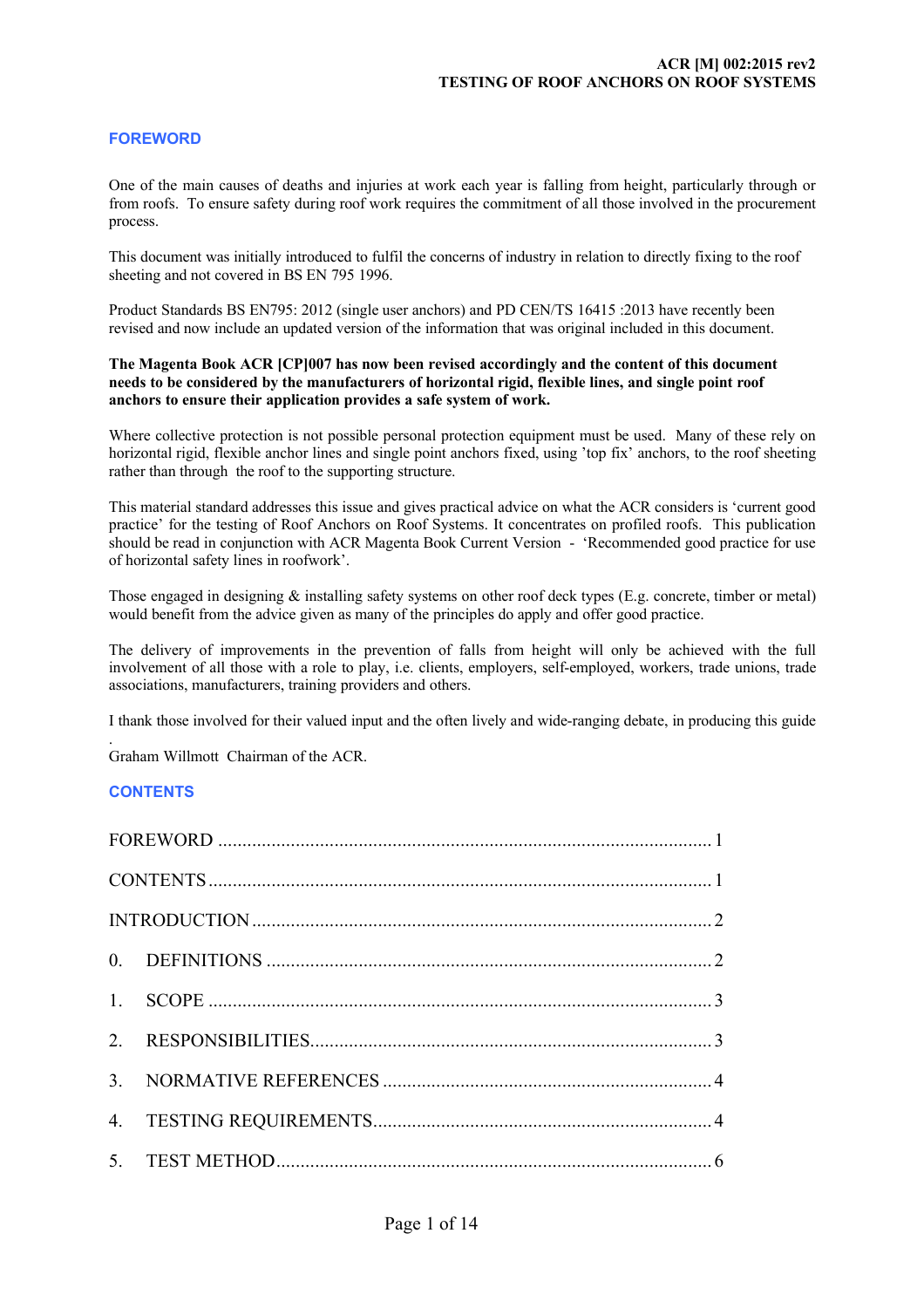#### **ACR [M] 002:2015 rev2 TESTING OF ROOF ANCHORS ON ROOF SYSTEMS**

<span id="page-2-0"></span>

| 7. |                                             |  |
|----|---------------------------------------------|--|
| 8. |                                             |  |
|    |                                             |  |
|    |                                             |  |
|    |                                             |  |
|    |                                             |  |
|    |                                             |  |
|    |                                             |  |
| 9  | CONSTITUTION OF THE ORIGINAL TASK GROUP  14 |  |
|    |                                             |  |

#### **Note: Any reference to an ACR publications in the following text should be taken to mean the latest version of that document**

## **INTRODUCTION**

The Advisory Committee for Roof Safety (ACR) was set up in 1998, at the instigation of the Health and Safety Executive (HSE), to consider the safety implications of fragile roof assemblies. It is made up of nominees from trade associations and organizations involved in roofwork that, together with HM Specialist Inspectors, produce documents that provide advice based on sound technical knowledge and many years' collective experience of roof work.

Concerns have been expressed to the ACR about the reliability, adequacy of testing and overall performance of horizontal flexible anchor lines rigid rails and single point anchors (particularly those using 'top fix' anchors) being installed on different roof types.

This is an advisory book recommending suitable tests to be conducted replicating the application of a product as installed on roof structures. In response, the ACR convened a Working Group which included representatives of:

- the ACR (including the HSE);
- safety equipment manufacturers;
- safety equipment installers; and
- UK representatives on British and European standards committees dealing with relevant product standards and codes of practice

To produce a test specification for "top fix" style roof anchors and fall protection systems that could be used by manufacturers and contractors to verify that products sold in the market met required performance standards.

#### **0. DEFINITIONS**

For the purposes of this document the following definitions apply:

#### **0.1 Competent person or persons**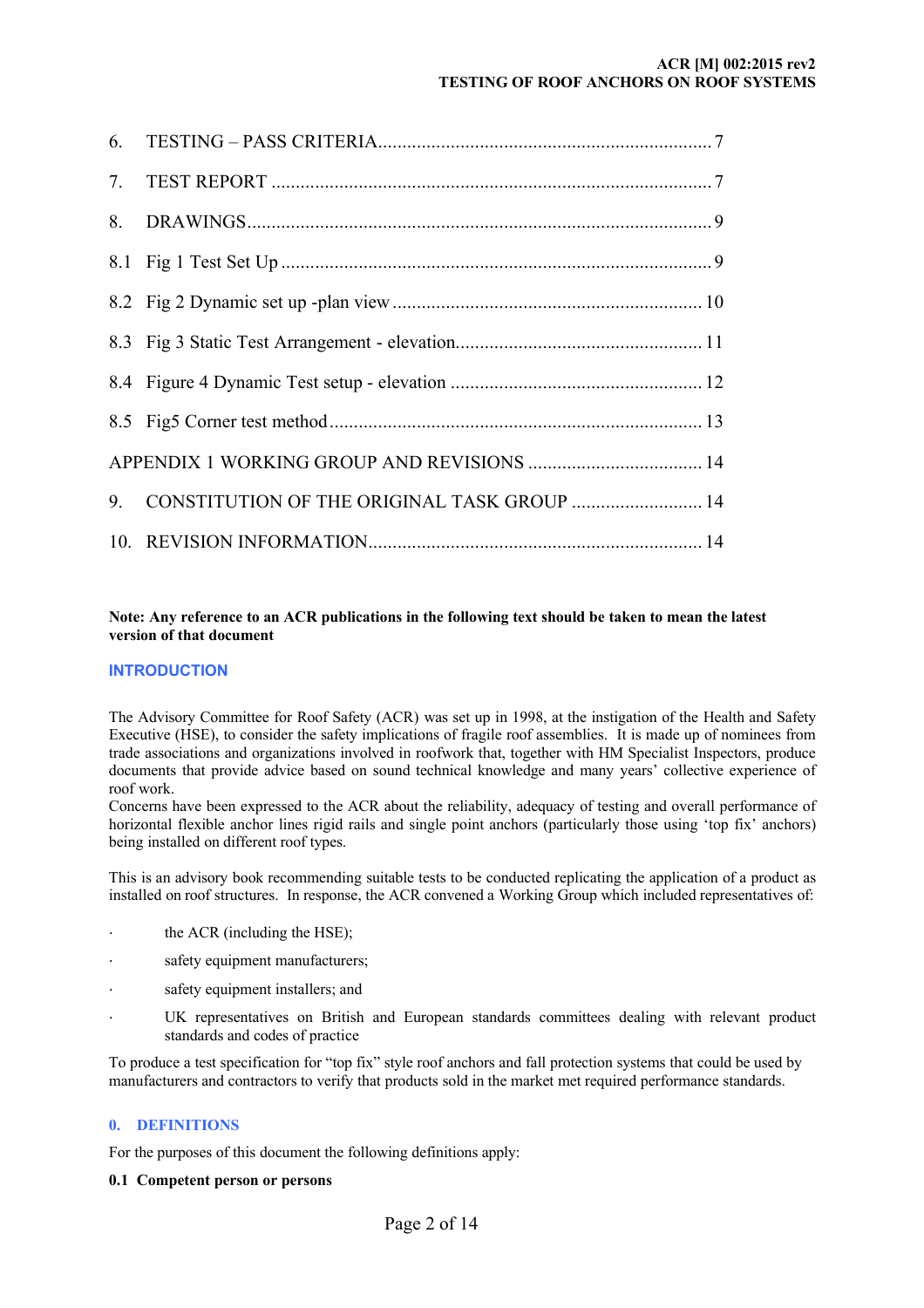Person [or persons] who can demonstrate that they have sufficient professional or technical training, knowledge, actual experience and authority to enable them to:

- <span id="page-3-0"></span>a) Carry out their assigned duties at the level of responsibility allocated to them;
- b) Understand any potential hazards related to the work (or equipment) under consideration;
- c) Detect any technical defects or omissions in that work (or equipment), recognise any implications for health and safety caused by those defects or omissions; and
- d) Be able to specify a remedial action to mitigate those implications.

In this context, for assessing suitability of roof anchors on a roof system, a competent person is one who can demonstrate that he/they has/have:

- a) Thorough knowledge of roofing and of the mechanical and physical properties and behaviour of the particular product and assembly when subjected to this test; and
- b) Extensive knowledge and experience of installation of the product, its usage limitations, behaviour and mode of failure in service.

Note: The competent person's responsibilities include ensuring that the worst-case scenario has been covered when:

- a) Defining roof assembly to be tested  $(4.5 \& 4.6)$
- b) Defining test position(s)  $(4.4.7 \& 5.0)$
- c) Determining the samples to be tested  $(4.7 \& 4.4.7)$
- d) Deciding the number of tests necessary to ensure results are statistically significant (5)
- e) Determining the number of profiles/anchors to be tested (4.7, 4.8, 5.1.1 & 5.1.2)
- f) Evaluating the damage to the assembly  $(6.1 \& 6.2)$
- g) Together with signing of the test report (7.1 (b))

## **0.2 Inspection**

0.2.1 Visual exercise, which is not carried out at close-quarters.

#### **0.3 Examination**

0.3.1 Thorough inspection carried out at close-quarters, which may, at the discretion of a competent person, be more than just visual.

### **0.4 Other definitions**

0.4.1 Other definitions are as described in the Terminology paragraph of ACR[CP]007 "Recommended practice for use of horizontal safety lines in roofwork" which should be read in conjunction with this document

#### **1. SCOPE**

**1.1** This ACR book prescribes a method for testing fall protection anchor devices used to support horizontal flexible anchor lines, rigid rails and single point anchors that are connected only to the top sheet or underlying structure E.g. metal deck, hollow concrete, wooden deck of the roof assembly. Hereafter referred to as "Top Fix Anchors".

#### **2. RESPONSIBILITIES**

**2.1** The responsibilities of the key parties are as follows:

NOTE: *Where a party fulfils more than one role they assume the responsibility for each*.

#### **2.2 Roofing manufacturer**

2.2.1 Responsible for providing:

- the components of a roofing assembly and supporting information and
- · technical assistance to help in the construction of that roof assembly in order to support the fall protection system manufacturer in their testing programme.
- authoritative information and advice to architects and designers on the suitability and reliability of 'top fix' fall protection systems when used on their product(s).

NOTE: *Roof anchor testing is undertaken at the risk of the safety system manufacturer and does not guarantee approval by a roofing manufacturer. Roof manufacturer approvals are given at the manufacturers discretion and may be influenced by other elements including, but not limited to product quality, product appearance, weatherproofing, compatibility of materials, CE Approval, where applicable, Manufacturers*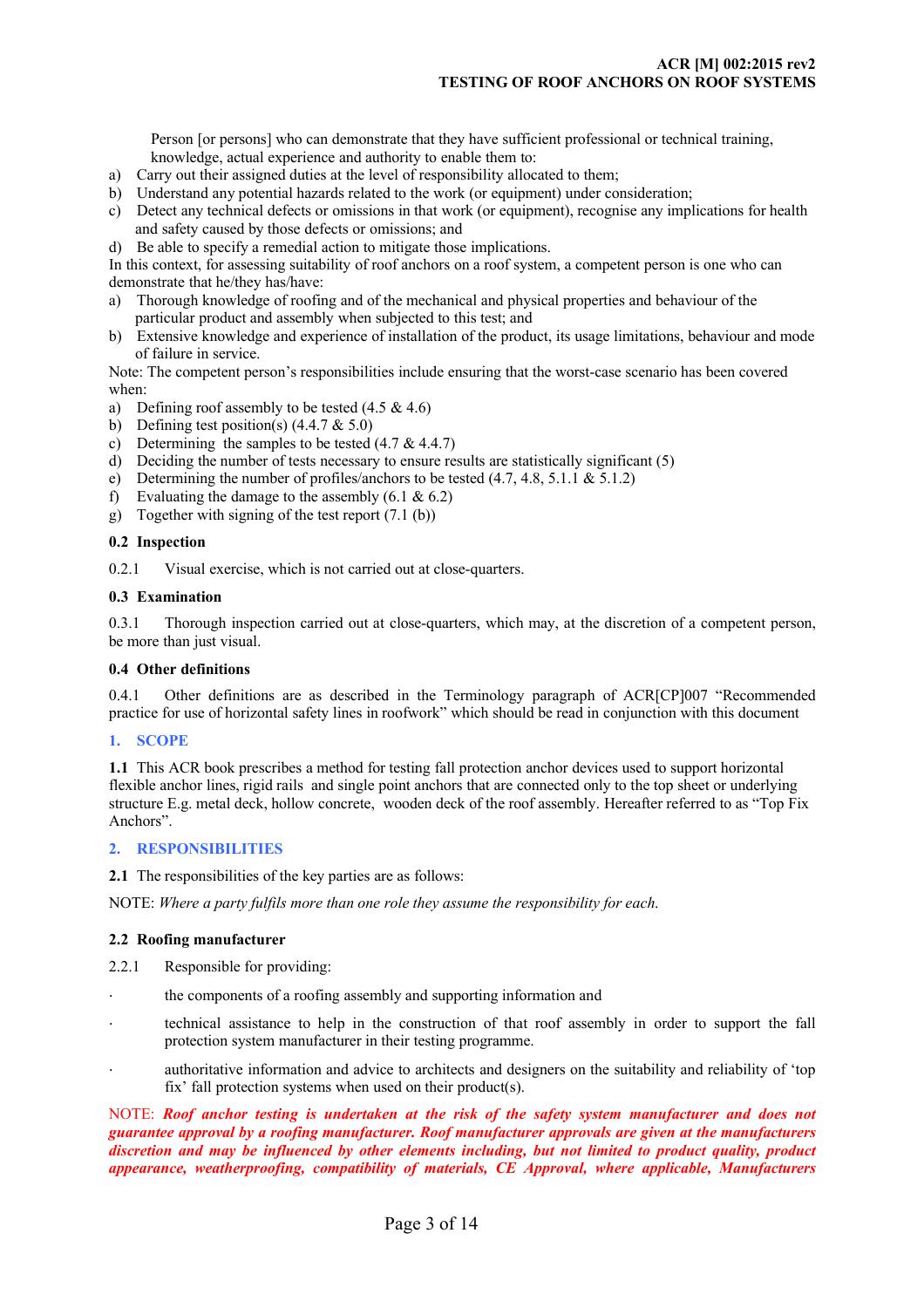<span id="page-4-0"></span>*quality system, installation training programmes, technical competence, method of predicting system loading, instructions for use and guarantees***.**

#### **2.3 Designers & Roofing contractors**

- 2.3.1 Responsible for:
- selecting a properly designed and tested fall protection system to meet clients needs in accordance with the roof manufacturer's instructions and guidance, supported by evidence of testing

#### **2.4 Anchor device manufacturer/supplier**

- 2.4.1 Responsible for:
- designing and manufacturing fall protection system(s) and for the preparation and issue of all necessary installation and user instructions;
- ensuring that product(s) meet relevant standards and 'industry good practice' and its recommended products, where possible, are independently type-tested against the requirements of relevant standards by a Notified Body; .)
- Where applicable product(s) should be  $CE$ -marked;
- · that the anchor device (e.g. horizontal line, rigid rail or single point anchor) has proved satisfactory when tested in accordance with this book (and upon each roofing type to which it is intended it will be installed).

### **3. NORMATIVE REFERENCES**

BS EN795: 2012– Protection against falls from height. Anchor devices.

PD CEN/TS 16415: 2013 – Personal fall protection equipment – Anchor devices – Recommendations for anchor devices for use by more than one person simultaneously.

BS EN364: 1993 – Personal Protective Equipment against falls from height. Test Methods

#### **4. TESTING REQUIREMENTS**

#### **4.1 Principles of the Test**

4.1.1 An impact load, which is intended to simulate a person or more than one person attached to a lifeline or single anchor point falling, is applied to the anchor device. The test investigates the ability of the anchor device and roof system to which it is attached to resist these impact loads and arrest the fall of the person(s) falling from the edge of the roof or through a fragile element of the roof. e.g. rooflight.

### **4.2 General**

4.2.1 In order to facilitate the satisfactory design, construction and testing of a top fix single point anchor, or a horizontal anchor line supported by top fix brackets, that is to be installed on top of a roof, the roofing manufacturer should provide the manufacturer of the safety system with full details of the technical specification for the roof system concerned, and should provide a roof sample (or samples) as may be required for test purposes.

4.2.2 All necessary installation or adaptation of the roof sample during the course of setting up, or conducting tests should be undertaken by individuals that are acknowledged by the roof manufacturer to be competent for the task(s) concerned.

4.2.3 Testing by the safety system manufacturer may be undertaken by the safety system manufacturer 'inhouse' or 'externally' and should be either witnessed by a representative of the roofing manufacturer or as a minimum requirement be recorded on video.

4.2.4 The results of all testing should be documented and submitted to the roofing manufacturer for their consideration in a format which is readily understood and that imparts all of the information required in accordance with the test protocol.

#### **4.3 Test Apparatus**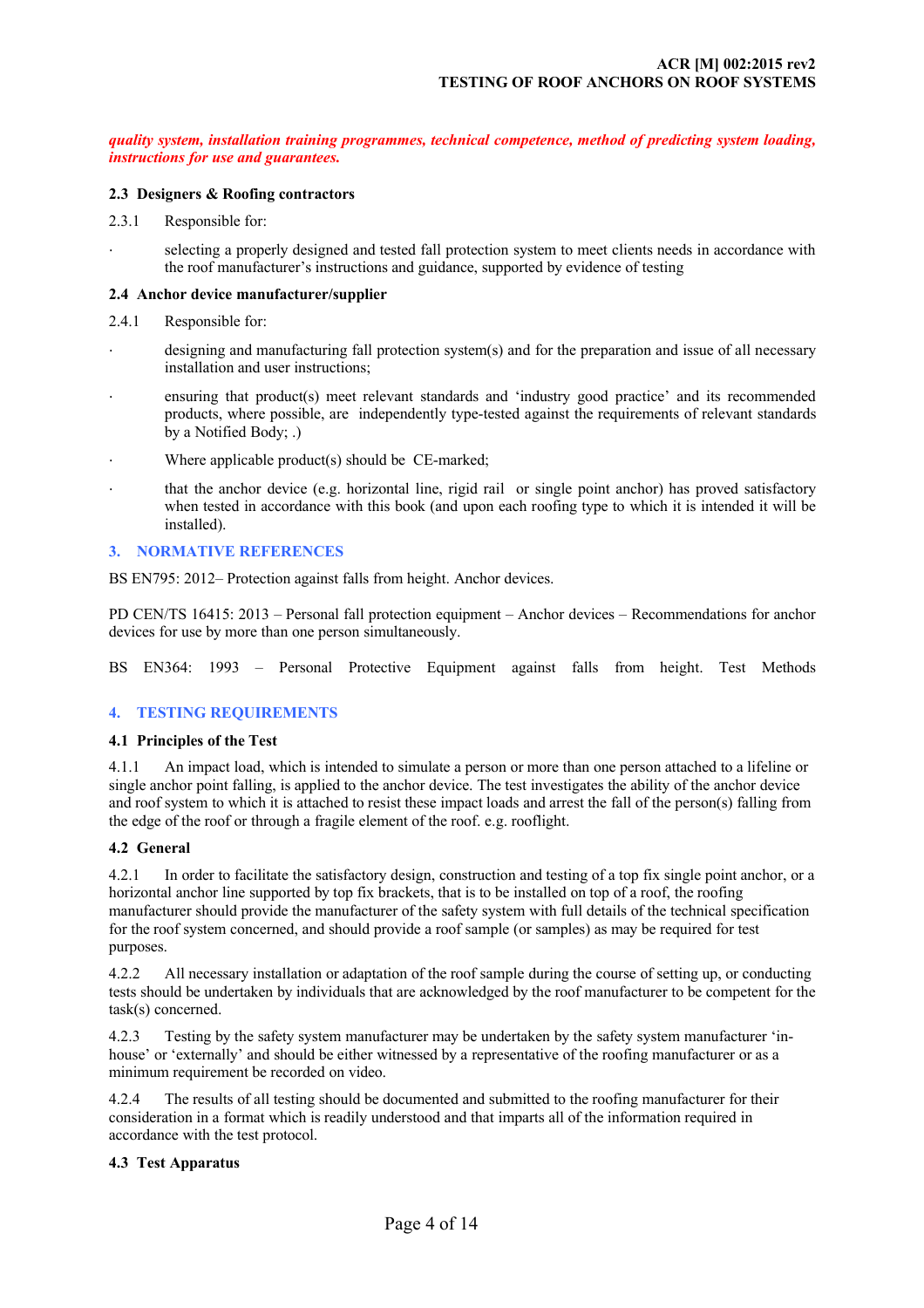4.3.1 The force measuring apparatus for the dynamic and static testing recommended in this document should conform to the requirements of BS EN 364 clause 4.6

4.3.2 Force measuring equipment should be calibrated at least once every twelve months.

4.3.3 The test mass to be used in the testing recommended in this guideline should constitute a mass of 100kg x n, where 'n' is the number of users.

#### **4.4 Test rig**

4.4.1 The test rig should be capable of accommodating a properly made up roof panel of a minimum size '6 metres x 6-metres'.

4.4.2 The rig should comprise 2 steel universal beams (i.e. I-beams: typically 305 x 165 x 40 section), each 6-metres long and mounted horizontally on a rigid base.

4.4.3 The beams should be parallel to each other with 6-metres between centres.

4.4.4 The rig should have the facility to apply horizontal forces parallel to the rigid base, both along and across the orientation of the beams.

4.4.5 The test rig should be fixed down such that the application of the dynamic force and static force referred to in this document should not cause any permanent plastic deformation.

4.4.6 Test rig details are shown in Figure 1.

4.4.7 Where the safety system manufacturer permits the use of the anchor device on a smaller area of roof then additional testing should be carried out. In this case the roof construction and test rig should reflect the smallest permissible area of roof.

#### **4.5 The Test Roof**

4.5.1 The test roof should be as recommended or advised by the manufacturer of the roof system or where project specific testing is required, as advised by a structural or other such suitably qualified engineer.

4.5.2 Where purlins are required, unless otherwise advised by the roof manufacture, they should be cold rolled, of a depth of 140mm and of a maximum thickness of 1.5mm.

4.5.3 The purlin spacing will be determined by the roof manufacturer and should be installed to the largest permissible span between purlins for the specific roof system. Typically this span may be 1.8m.

#### **4.6 Roof sample**

4.6.1 The roof system used as a test sample should meet the roof manufacturers minimum specification and be a properly made up roof panel/section 6-metres x 6-metres. The test sample should meet the minimum requirements for material construction of the particular roof type as specified by the roof manufacturer with purlins of the type specified above.

#### **4.7 Anchor device samples**

4.7.1 The test method requires a minimum of three top fix anchor devices of each type permitted in the system to be tested for each roof profile on which they are to be used.

4.7.2 Anchors should be taken from a production batch.

#### **4.8 Intermediate Anchors**

4.8.1 Intermediate supports should be tested in accordance with BS EN 795 Type A of BS EN 795 : 2012 ) Anchor Devices

4.8.2 PD CEN/TS 16415 : 2013 for multi –users requires 12kN + 1kN for each additional user

*Note: These anchors do not require to be tested to the Magenta Book standard* 

4.8.3 Where the anchor is an intermediate anchor the static strength test shall be to a minimum of 12kN or where any load bearing component is made from non-metallic material(s), and where evidence of durability is not provided by the manufacturer 18 kN (BS EN 795 : 2013)

4.8.4 PD CEN/TS 16415: 2013 for multi –users requires 12kN + 1kN for each additional user.

4.8.5 Roof system test samples should be constructed in accordance with the rules laid out in this document.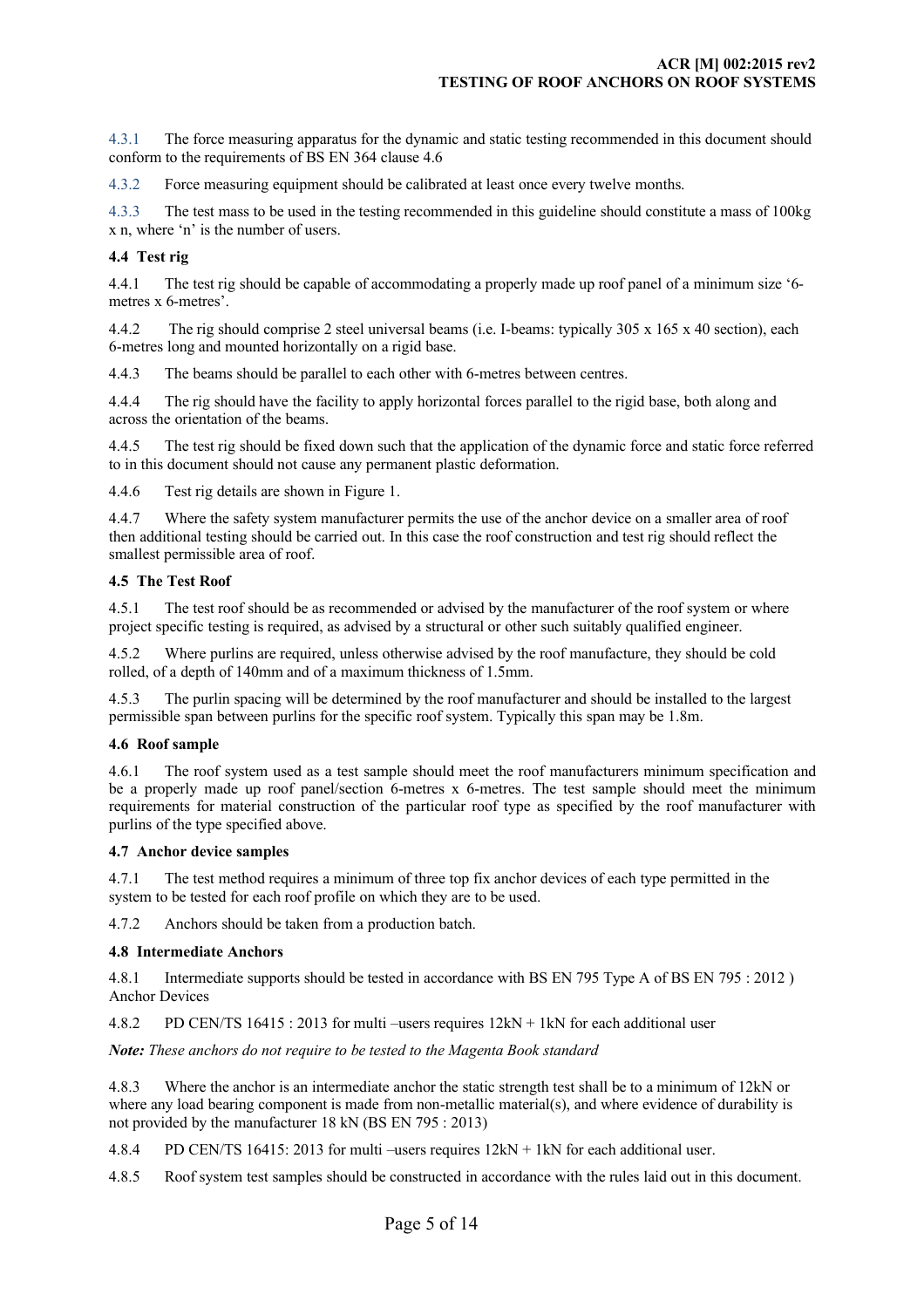## <span id="page-6-0"></span>**5. TEST METHOD**

5.1.1 For single point, end and corner anchors, incorporating integral energy absorbing elements and end anchors incorporating inline energy absorbing elements test in accordance with part 2 of the Magenta Book ( refer to Figure 5). Where energy absorbing elements are not incorporated or required test to Part 2 Magenta Book ( refer to Figure 5) and also test in accordance with**:-**

· Type A of BS EN 795: 2012 )

PD CEN/TS 16415 : 2013 for multi –users requires  $12kN + 1kN$  for each additional user.

5.1.2 In addition to the above Product Standard testing is recommended to prove the installation of these products on different roof structures provides a safe system. By following the recommendations within this document Manufacturers will establish their products performance when installed.

#### **5.2 Dynamic test parallel to the seam for single point, end and corner anchors of the roof (refer to Figure 2 & 4)**

5.2.1 Install the roof sample onto the test rig in accordance with the roof manufacturer's installation instructions.

5.2.2 Install an anchor device including any separate energy absorbing components that is a component of the horizontal lifeline system. The anchor device should be as close to the front edge of the sample roof system as may be permitted in the system design by the safety system manufacturer. Ensure that the test force to be applied to the anchor device will be parallel to the seam of the roof sample.

5.2.3 Attach a force-measuring device (load cell) to the connection point of the anchor device or energyabsorbing component as appropriate.

5.2.4 Connect a length of 8mm diameter steel wire rope to the force-measuring device. Where necessary to provide adjustment a chain may be used between the force measuring device and the wire rope.

5.2.5 Connect the opposite end of the wire rope to a rigid test mass representing the maximum number of users recommended by the manufacturer of the anchor device (e.g. 2 users = 200 kg; 3 users = 300 kg, etc). Anchors that support horizontal lifeline systems should be tested for a minimum of 2 users.

5.2.6 Use a system of pulleys to guide the wire rope and raise the test mass so that it can fall freely through 1.5 m and suspend it by means of a quick release device.

5.2.7 Release the test mass by means of the quick release device.

5.2.8 Check that the test mass does not strike the ground or test apparatus and record the peak force measured at the anchor device.

5.2.9 Retain dynamic load tested anchor as fixed and tested on sample roof system for Static Load test

5.2.10 Static test parallel to the seam of the roof (refer to Figure 3)

5.2.11 The anchor device or energy absorbing component should remain attached to the sample roof system used in the dynamic test by the fixings used in the dynamic test. The assembly of energy absorbing, anchoring components and sample roof system should not be adjusted or altered between the dynamic and static test.

5.2.12 Attach a load cell and winch to the anchor device or energy absorbing component previously used in the dynamic test. Ensure that the test force to be applied to the anchor device will be parallel to the seam of the roof.

5.2.13 Apply a static force to the anchor device equal to twice the peak force recorded in the dynamic test or twice the maximum permitted arrest load in the system proven and controlled by verifiable calculation. Hold the load for 3 minutes. The anchor and its fixings shall not yield.

5.2.14 Record the static test force.

5.2.15 Examine the roof structure and note any damage.

#### **5.3 Dynamic test perpendicular to the seam of the roof (refer to Figure 2)**

5.3.1 Install a new anchor device, including any separate energy absorbing components. The anchor device should be as close to the front edge of the roof as may be permitted by the manufacturer. Ensure that the test force to be applied to the anchor device will be perpendicular to the seam of the roof sample.

5.3.2 Repeat actions 5.1.3 to 5.1.9 inclusive.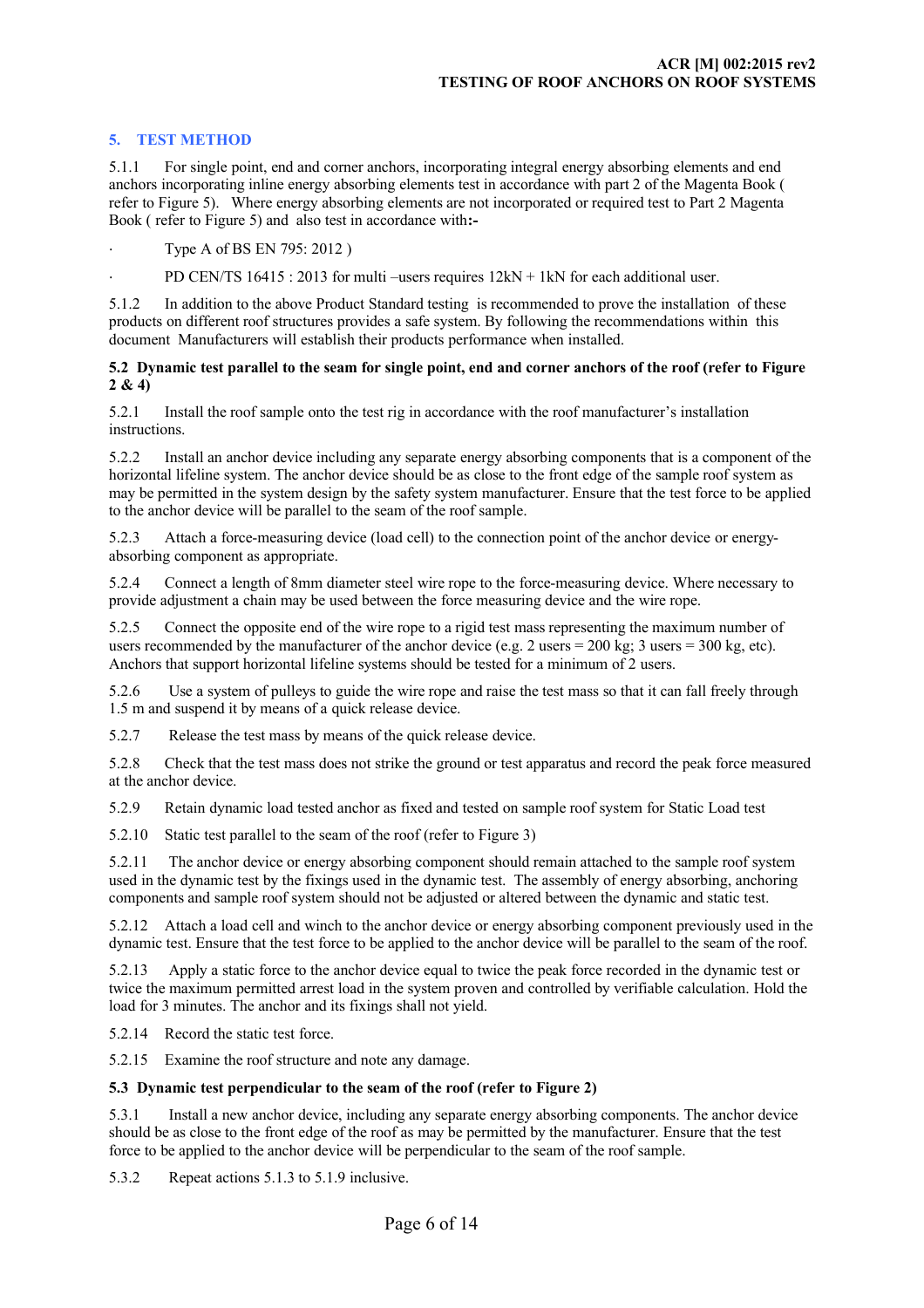#### <span id="page-7-0"></span>**5.4 Static test perpendicular to the seam of the roof (refer to Figure 3)**

5.4.1 The anchor device or energy absorbing component should remain attached to the sample roof system used in the dynamic test by the fixings used in the dynamic test. The assembly of energy absorbing, anchoring components and sample roof system should not be adjusted or altered between the dynamic and static test.

5.4.2 Attach a load cell and winch to the anchor device or energy absorbing component previously used in the dynamic test. Ensure that the test force to be applied to the anchor device will be perpendicular to the seam of the roof.

5.4.3 Repeat actions 5.2.3 to 5.2.5 inclusive.

#### **5.5 Dynamic Test at 45 degrees to the seam of the roof (refer to Figure 2)**

5.5.1 Install a new anchor device, including any separate energy absorbing components. The anchor device should be as close to the front edge of the roof as may be permitted by the manufacturer. Ensure that the test force to be applied to the anchor device will be at 45 degrees to the seam of the roof sample.

5.5.2 Repeat actions 5.1.3 to 5.1.9 inclusive.

#### **5.6 Static Test (refer to Figure 3)**

5.6.1 The anchor device or energy-absorbing component should remain attached to the sample roof system used in the dynamic test by the fixings used in the dynamic test. The assembly of energy absorbing, anchoring components and sample roof system should not be adjusted or altered between the dynamic and static test

5.6.2 Attach a load cell and winch to the anchor device or energy-absorbing component previously used in the dynamic test.

5.6.3 Ensure that the test force to be applied to the anchor device will be at 45 degrees to the seam of the roof sample.

- 5.6.4 Repeat actions 5.2.3 to 5.2.5 inclusive
- 5.6.5 Refer to EN 795 2012 and CEN/TS 16415: 2013 for multi user test criteria

#### **6. TESTING – PASS CRITERIA**

#### **6.1 Dynamic Test**

6.1.1 The roof anchor and roof system retain the fallen suspended mass.

#### **6.2 Static Test**

6.2.1 The anchor and roof system shall hold the applied load for a period of 3-minutes.

#### **7. TEST REPORT**

- 7.1.1 The paper/electronic report for this test should contain at least the following information.
- a) Name and address of test house or place that test took place
- b) The name, address and dated signature of the competent person(s), including a statement confirming evidence of compliance with the requirements of 0.1.
- c) Type and name of roof assembly under test
- d) List tests carried out
- e) A statement that the test was carried out in accordance with this document
- f) The mass allowed to free fall
- g) The direction of application of the load
- h) A statement that the device satisfies the pass/fail criteria including details of the dynamic and static loads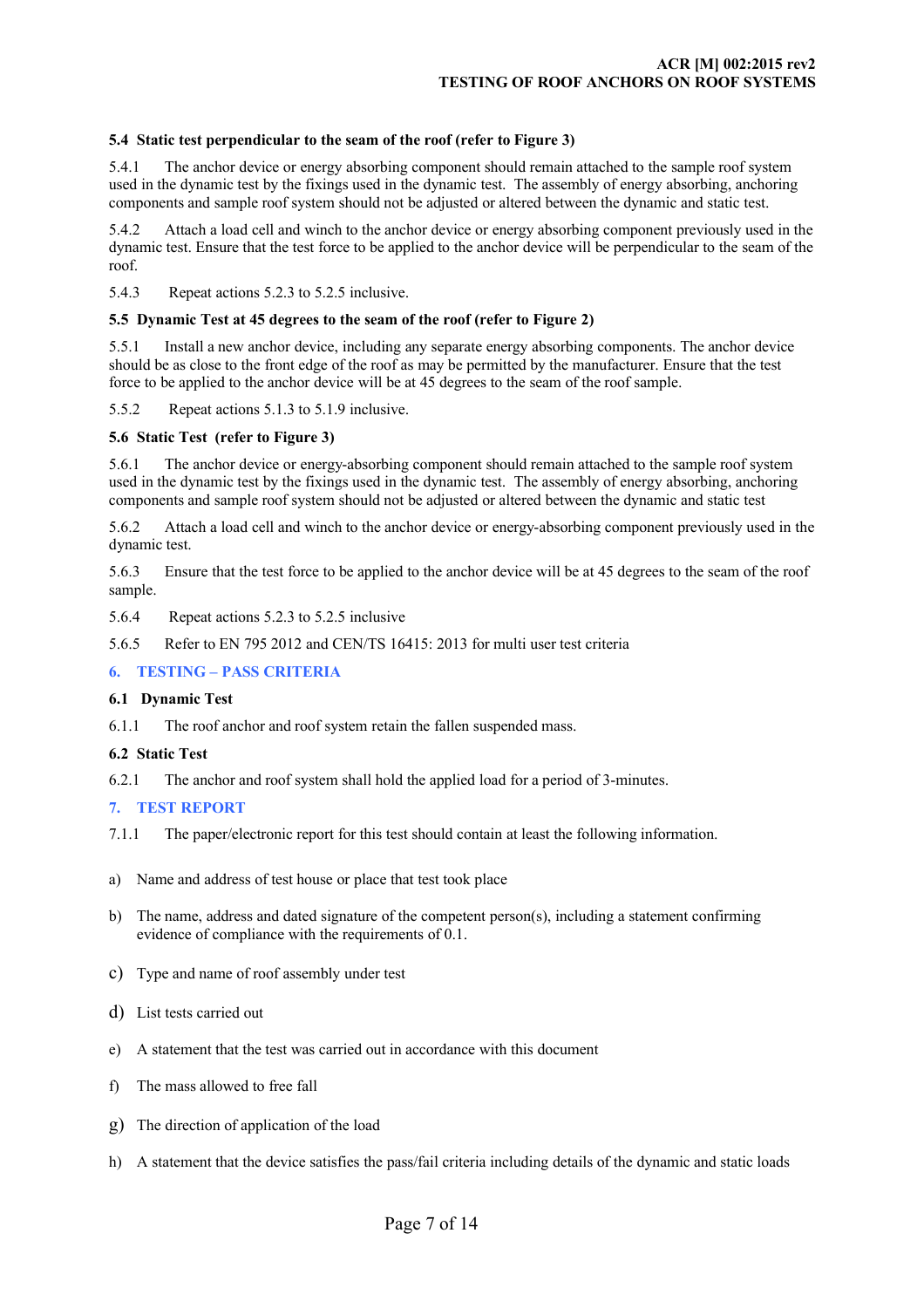### **ACR [M] 002:2015 rev2 TESTING OF ROOF ANCHORS ON ROOF SYSTEMS**

- i) A statement as to what damage the roof sustained
- j) Photographs/videos of the test set up and results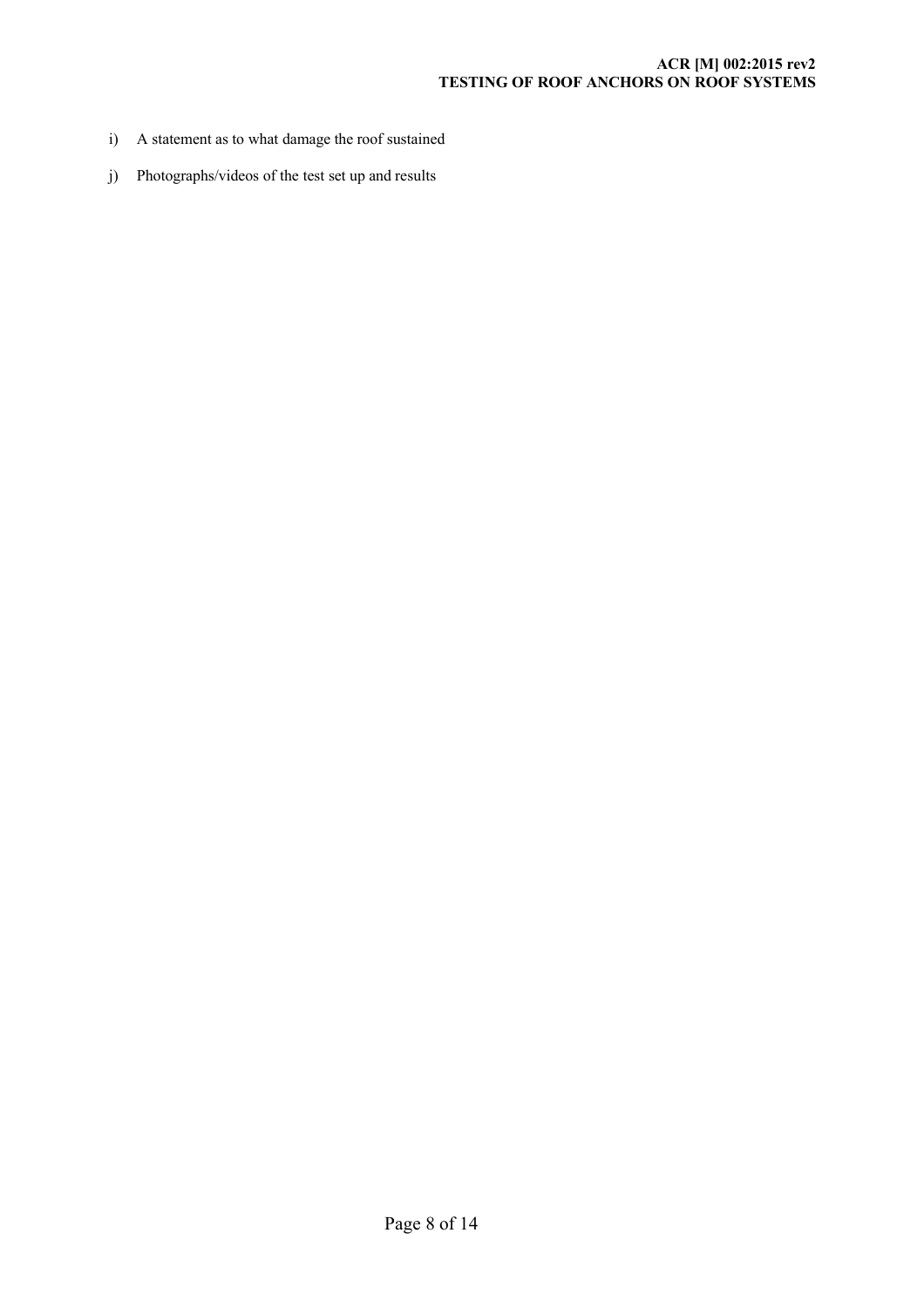<span id="page-9-0"></span>

## $FIG1 - TEST RIG SET UP$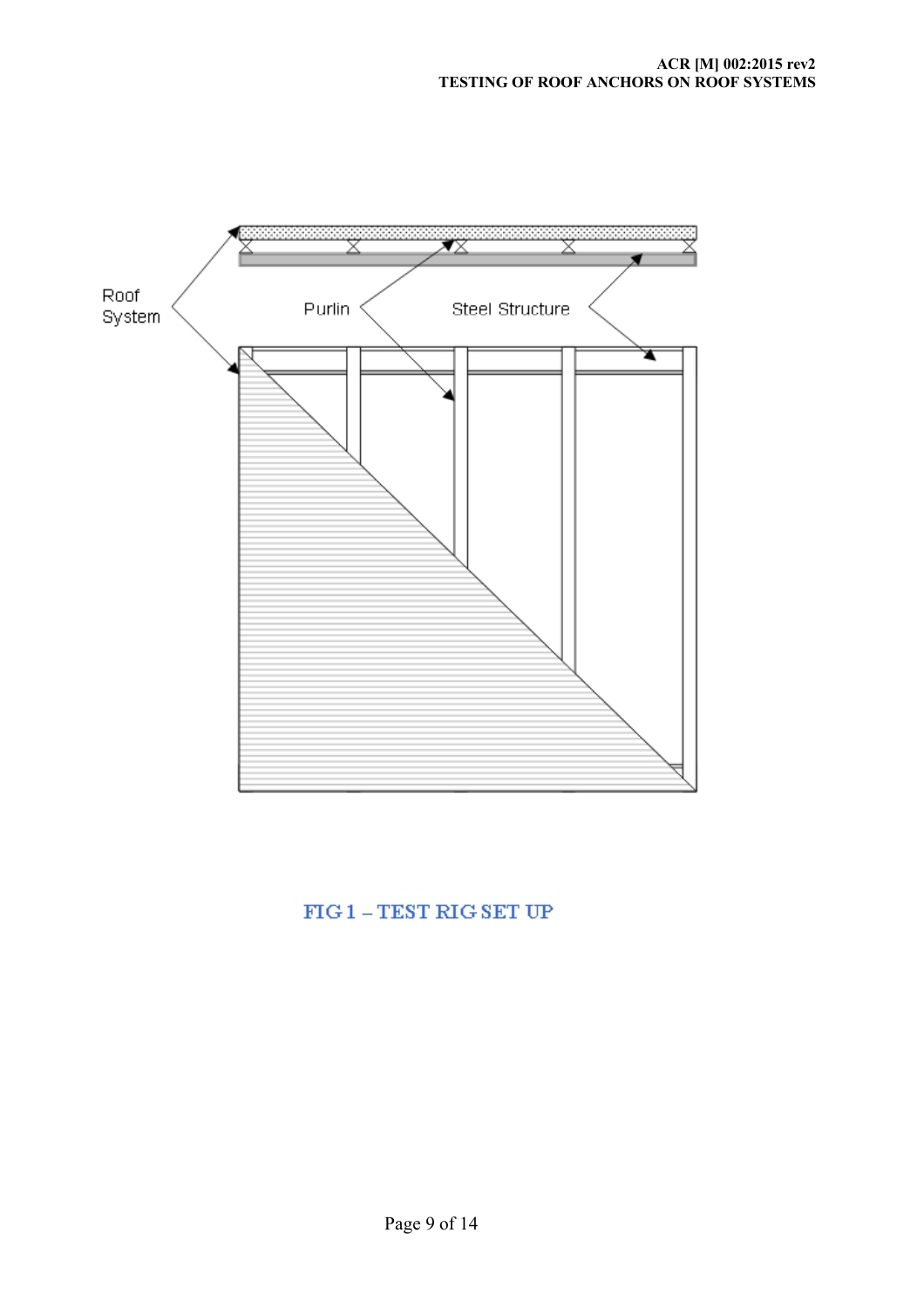<span id="page-10-0"></span>

## FIG 2-TYPICAL DYNAMIC TEST SET UP - PLAN VIEW showing all possible test orientations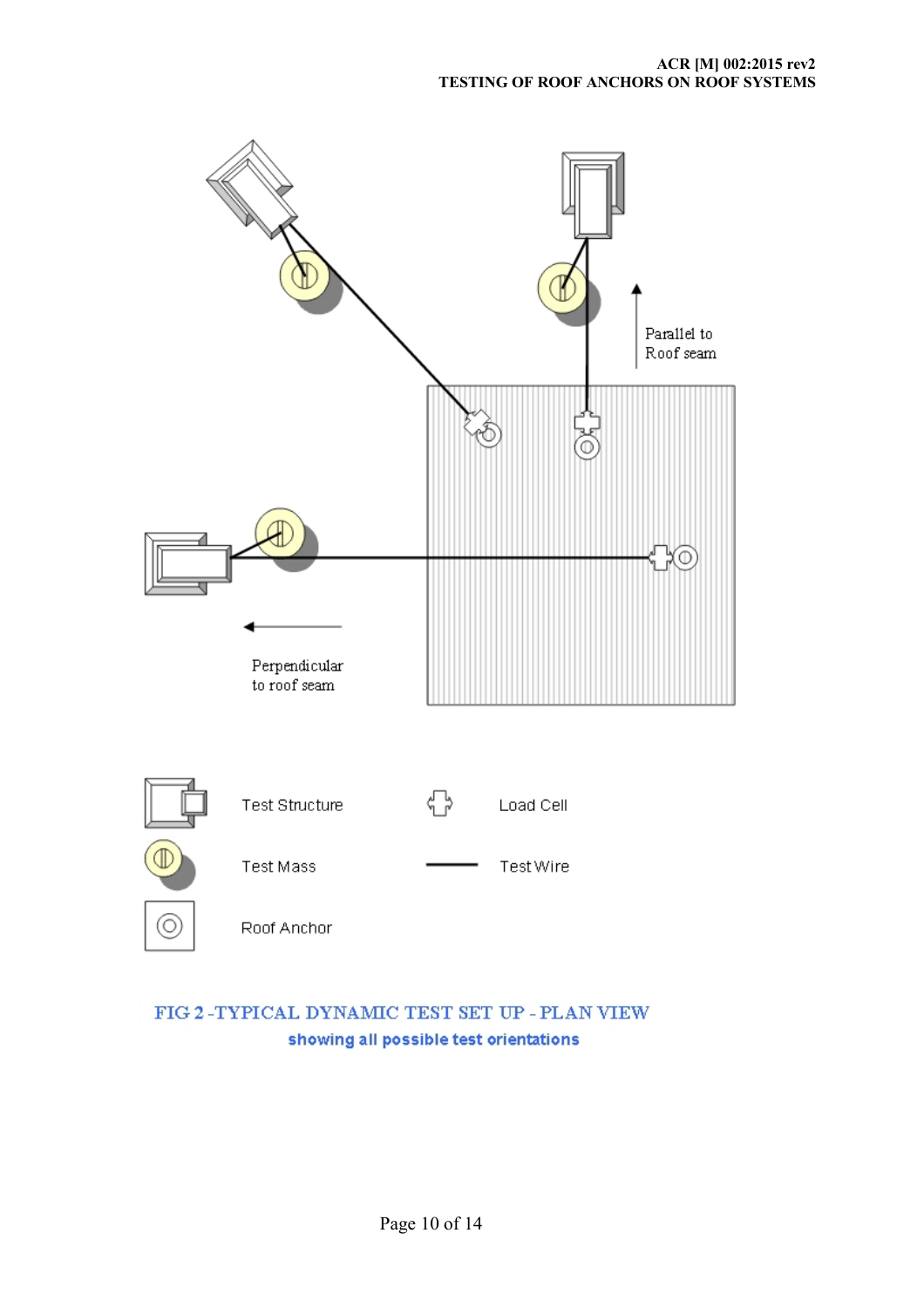<span id="page-11-0"></span>

Test Roof

 ${\rm FIG}$ 3 – STATIC TEST ARRANGEMENT -**TYPICAL**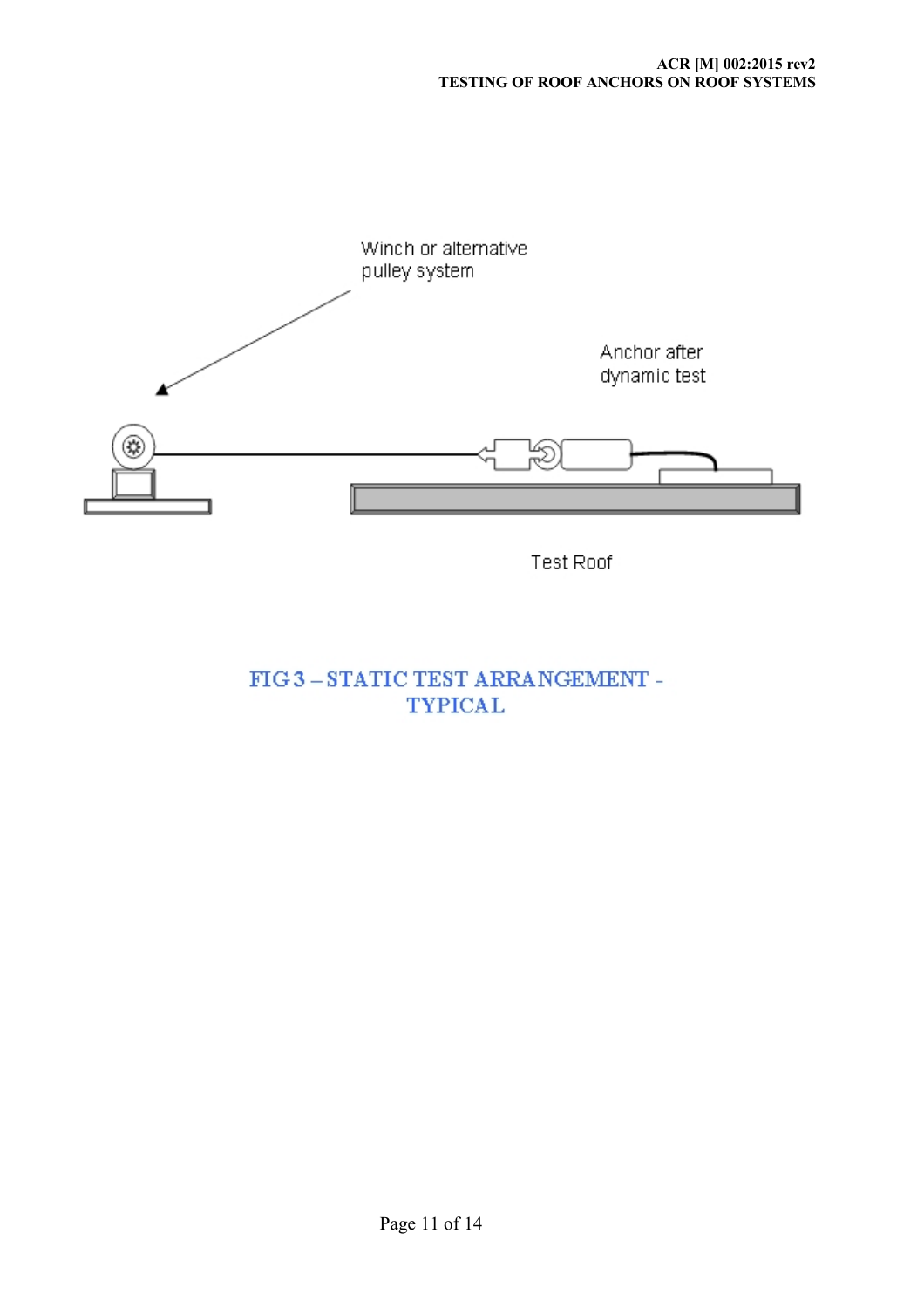<span id="page-12-0"></span>

## FIG4-TYPICAL DYNAMIC TEST SET UP

Page 12 of 14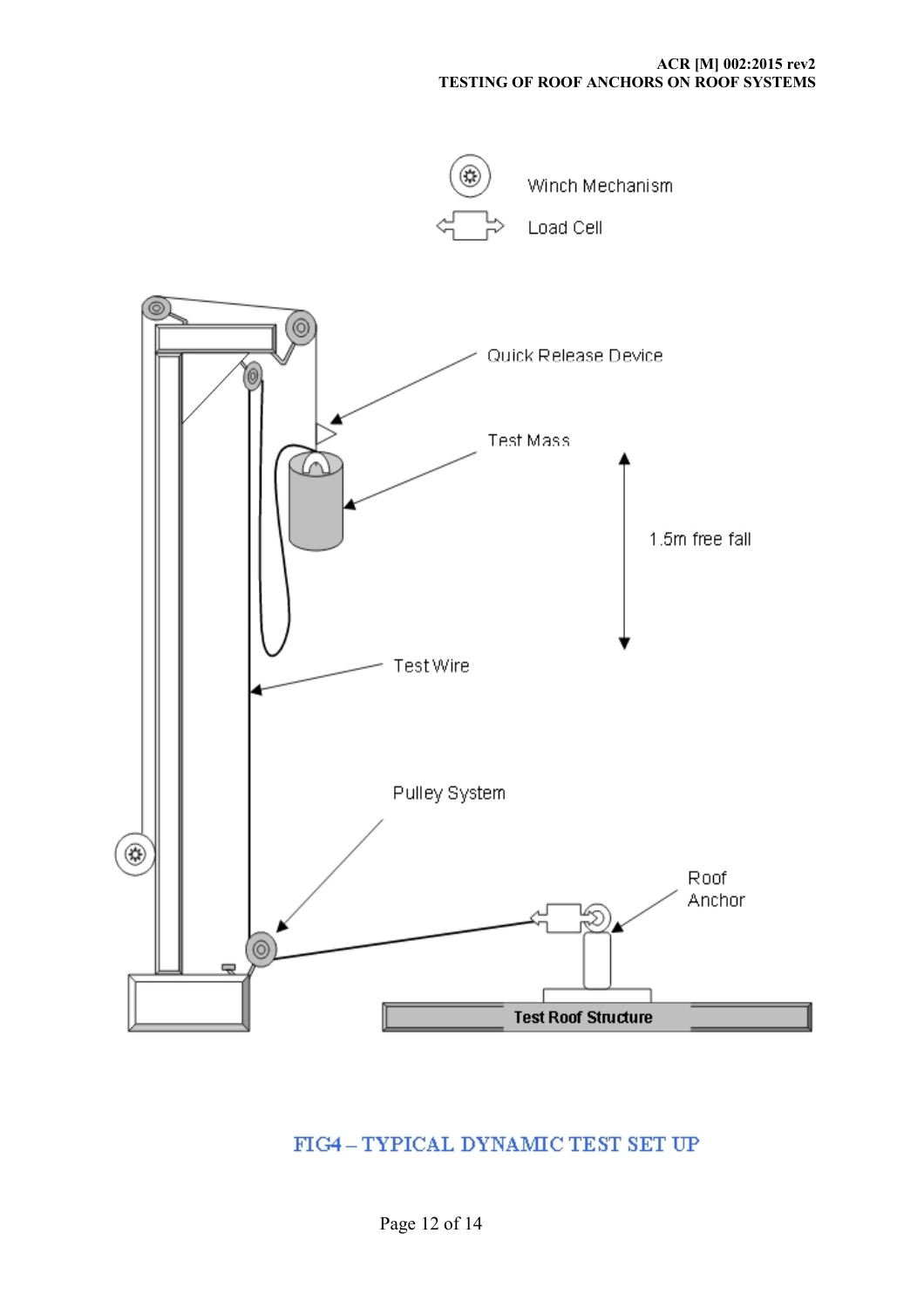<span id="page-13-0"></span>

## Key



Cable horizontal lifeline

Roof Andhor

Mobile Attachment Device

# FIG 5 Corner Test Method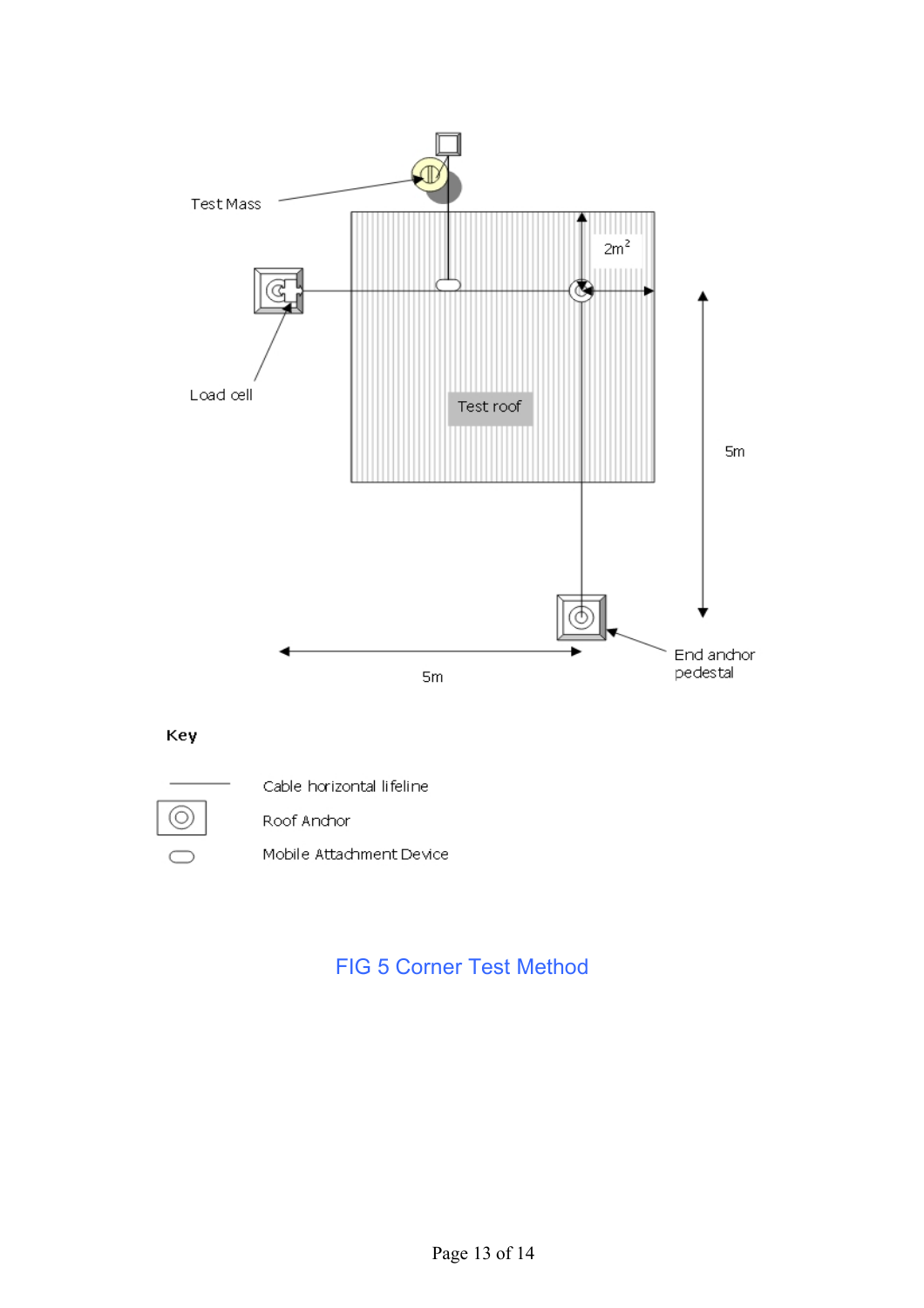#### <span id="page-14-0"></span>**APPENDIX 1 WORKING GROUP AND REVISIONS**

#### **9. CONSTITUTION OF THE ORIGINAL TASK GROUP**

The following people represented the Associations and Manufacturers during the drafting of the original version of this document:

David Thomas Formally HSE Tim Bisset Latchways plc Simon Rood Roodsafe Peter Davis<br>Steve Jervis Roodsafe<br>Capital Steve Jervis Scott Bennett Dunn & Cowe Lee Davies CA Group Ltd Chris Chapman BSI

Simon Luke Uniline Safety Systems Ltd Capital Safety Group Steve Ball Kingspan Panels<br>
Im Atwood Safeline UK Ltd Safeline UK Ltd Derek Cowe Dunn and Cowe Peter Baker Corus Roof Panels & Profiles

The following people represented the Associations and Manufacturers invited to the task group to revise this document:

Rob Hirst Capital Safety (WAHSA)<br>
Jim Grieve HSE Jim Grieve John Ingram Kee Safety Graham Willmott **Kee Safety (BSIF)** (HSG)

Latchways (CEN/TC160)

#### **10. REVISION INFORMATION**

This version contains the following revisons Revised to include reference to BS EN 795 : 2012 and PD CEN/TS 16415 : 2013 Working group Moved to Appendix 1 Competent Person (01) Updated ref numbers Normative References (3.0) Updated to include reference to BS EN 795 : 2012 and PD CEN/TS 16415 : 2013 Intermediate Anchors (4.8) Updated to include reference to BS EN 795 : 2012 and PD CEN/TS 16415 : 2013 Test Method (5.0) Updated to include reference to BS EN 795 : 2012 and PD CEN/TS 16415 : 2013 Clause (5.1.1) Additional clarification for testing single, end & corner anchors with energy and non-energy absorbing elements. This replaces Section 6 in original document Clause 5.1.2 Additional clarification for testing on different roof structures Section 6 Deleted